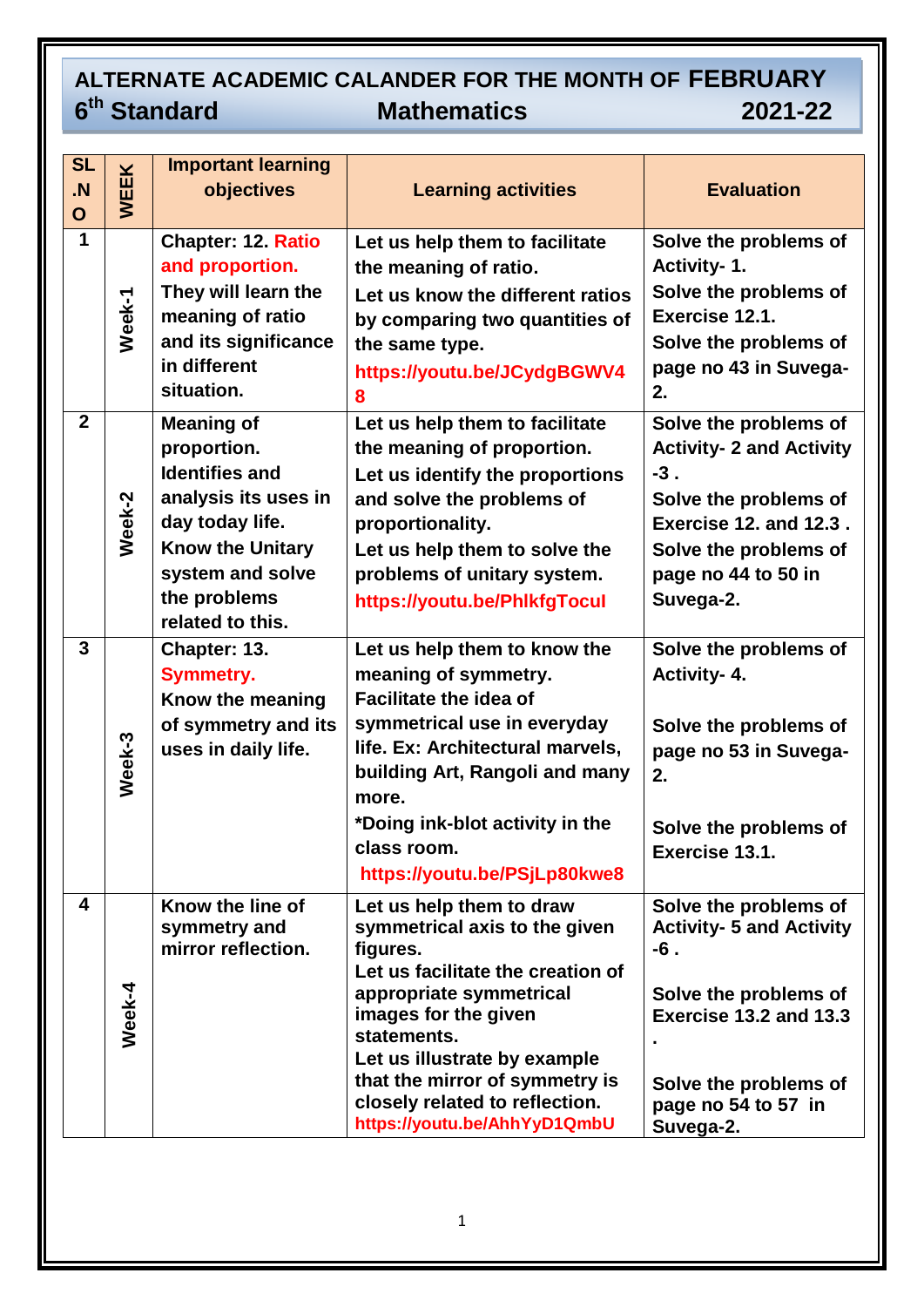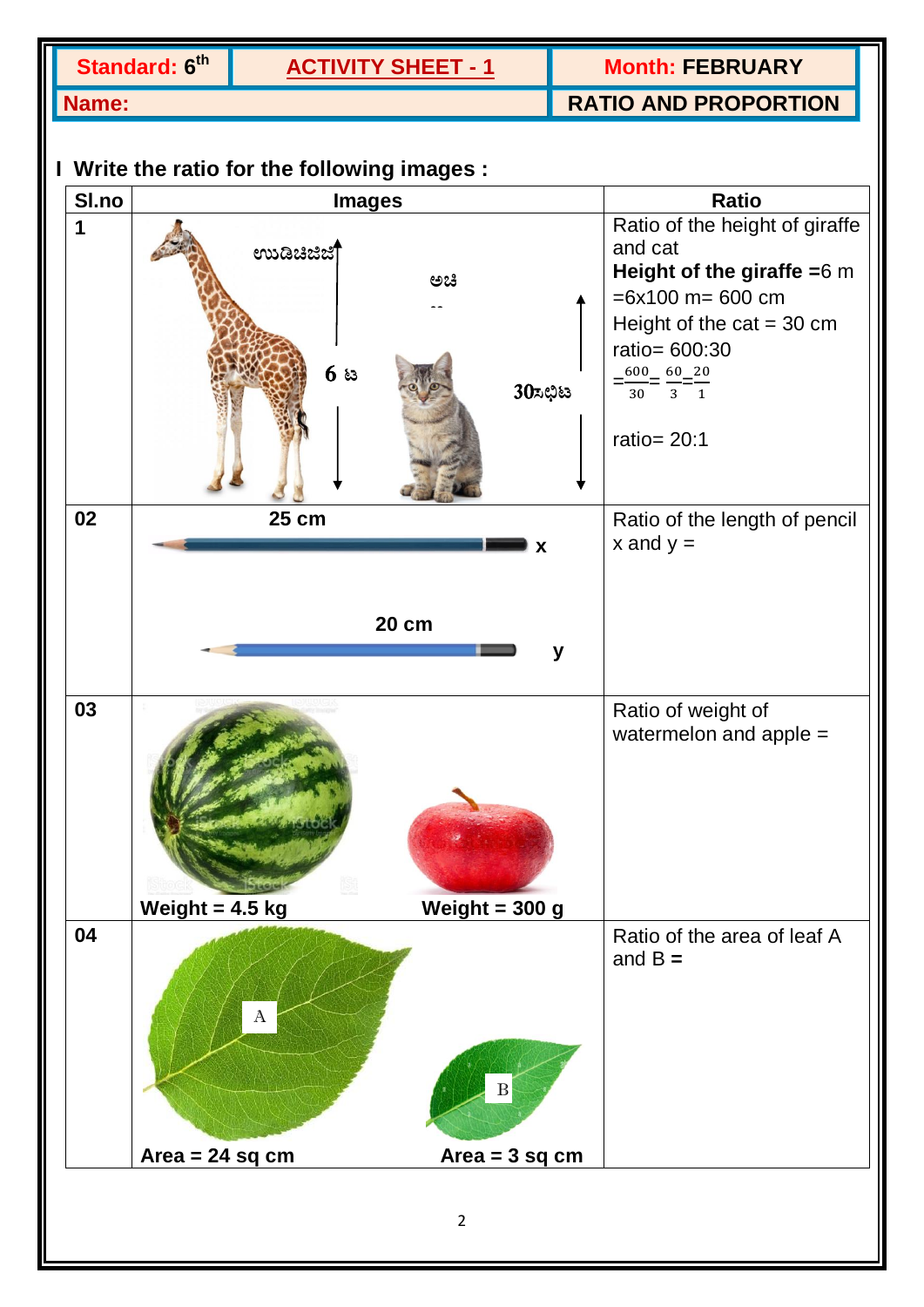| Standard: 6 <sup>th</sup>                                   | <b>ACTIVITY SHEET - 2</b>                                                                   |                                       | <b>Month: FEBRUARY</b>                                                  |  |  |  |
|-------------------------------------------------------------|---------------------------------------------------------------------------------------------|---------------------------------------|-------------------------------------------------------------------------|--|--|--|
| <b>Name:</b>                                                |                                                                                             |                                       | <b>RATIO AND PROPORTION</b>                                             |  |  |  |
|                                                             | <b>PROPORTION</b> :-If two ratios are equal, we say that they are in proportion and use the |                                       |                                                                         |  |  |  |
| symbol.                                                     |                                                                                             |                                       |                                                                         |  |  |  |
| ":: ' or ' = ', to equate the two ratios.                   |                                                                                             |                                       |                                                                         |  |  |  |
| <b>EXAMPLE: 25:5::15:3</b>                                  |                                                                                             |                                       |                                                                         |  |  |  |
|                                                             |                                                                                             |                                       | 5 and 15 are known as middle terms. 25 and 3 are known as extreme terms |  |  |  |
|                                                             | I Determine if the following are in proportion.                                             |                                       |                                                                         |  |  |  |
| 1) $1:7::2:14$                                              |                                                                                             |                                       | 2) 1:3 :: 4:10                                                          |  |  |  |
| 1 : $7 = \frac{1}{7}$ 2 : $14 = \frac{2}{14} = \frac{1}{7}$ |                                                                                             |                                       | 1 : $3 = \frac{1}{3}$ 4 : $10 = \frac{4}{10} = \frac{2}{5}$             |  |  |  |
|                                                             |                                                                                             |                                       | So that $1:3$ and $4:10$ are not in                                     |  |  |  |
|                                                             | So that $1:$ and $2:$ 14 are in proportion                                                  | proportion                            |                                                                         |  |  |  |
|                                                             | $1:7::2:14$ are in proportion.                                                              |                                       |                                                                         |  |  |  |
| 1) $2:5::6:15$                                              |                                                                                             | $1:3 \neq 4:10$<br>2) 1 : 2 :: 5 : 10 |                                                                         |  |  |  |
|                                                             |                                                                                             |                                       |                                                                         |  |  |  |
|                                                             |                                                                                             |                                       |                                                                         |  |  |  |
|                                                             |                                                                                             |                                       |                                                                         |  |  |  |
| 3) $1:5::8:35$                                              |                                                                                             |                                       | 4) $3:4::15:20$                                                         |  |  |  |
|                                                             |                                                                                             |                                       |                                                                         |  |  |  |
|                                                             |                                                                                             |                                       |                                                                         |  |  |  |
|                                                             |                                                                                             |                                       |                                                                         |  |  |  |
|                                                             |                                                                                             |                                       |                                                                         |  |  |  |
| $5)$ 3 : 5 :: 14 : 35                                       |                                                                                             |                                       | 6) $5:6::25:40$                                                         |  |  |  |
|                                                             |                                                                                             |                                       |                                                                         |  |  |  |
|                                                             |                                                                                             |                                       |                                                                         |  |  |  |
|                                                             |                                                                                             |                                       |                                                                         |  |  |  |
|                                                             |                                                                                             |                                       |                                                                         |  |  |  |

## **II fill in the blanks :**

- **1)** 2 : 10 = \_\_\_ : 50 **Answer**:- 2 : 10 =  $\frac{10}{10}$  : 50
- **2)** 2 : 6 = 6 : \_\_\_\_ **Answer**:-
- **3)** \_\_\_ : 9 = 10 : 90 **Answer**:-
- **4)** 2 : \_\_\_ = 8 : 20 **Answer**:-
- **5)** 2 : 8 = \_\_\_\_ : 48 **Answer**:-
- **6)** 2 : \_\_\_ = 7 : 49 **Answer**:-
- **7)** 2 : 4 = \_\_\_ : 32 **Answer**:-
- **8)** 2 : 7 = 6 : \_\_\_ **Answer**:-
- **9)** \_\_\_ : 10 = 4 : 20 **Answer**:-
- **10)** 3 : \_\_\_ = 18 : 60 **Answer**:-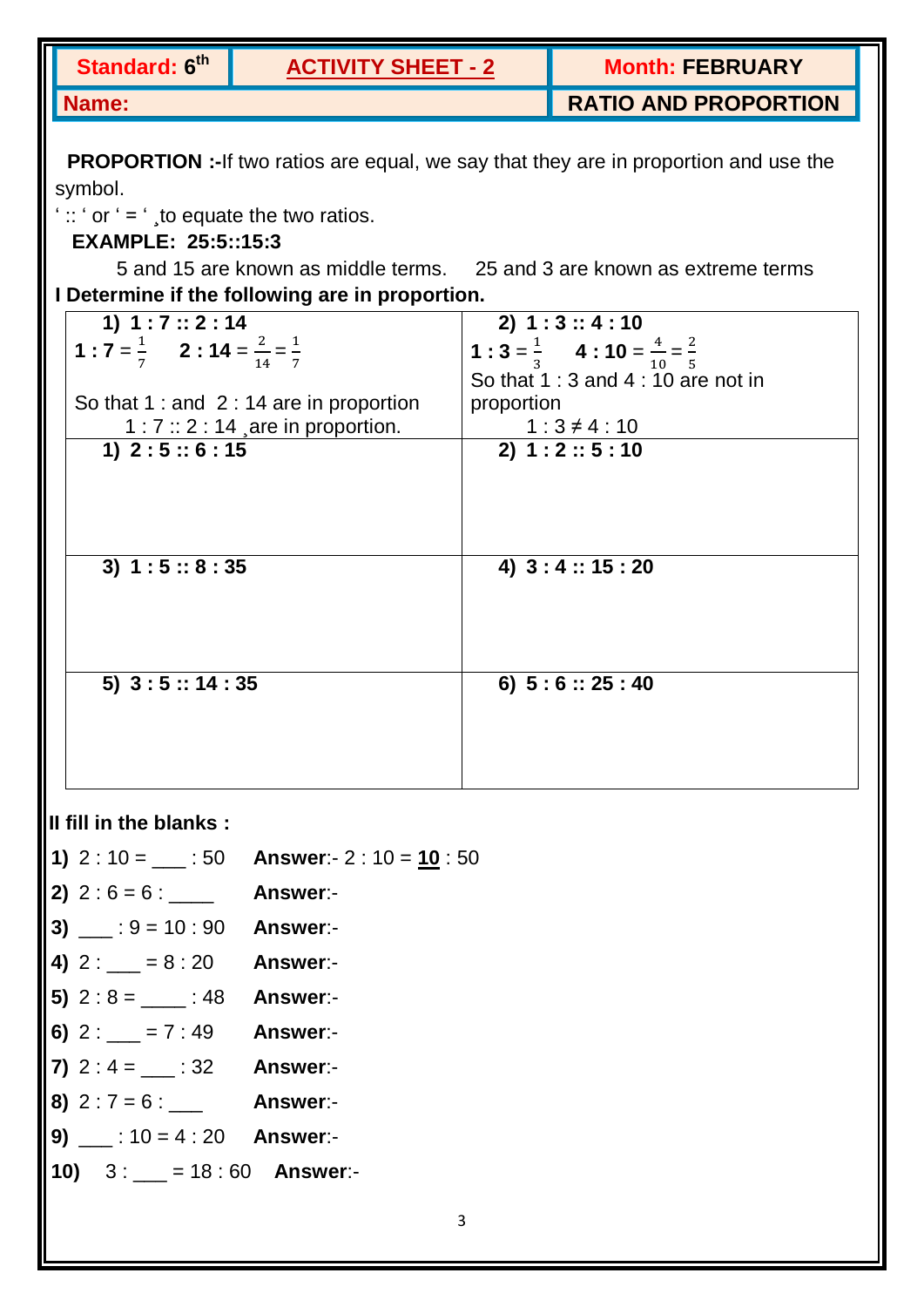|            | Standard: 6 <sup>th</sup>                                                                                                                              | <b>ACTIVITY SHEET - 3</b>                                                               | <b>Month: FEBRUARY</b>                                                         |  |  |  |  |
|------------|--------------------------------------------------------------------------------------------------------------------------------------------------------|-----------------------------------------------------------------------------------------|--------------------------------------------------------------------------------|--|--|--|--|
|            | <b>Name:</b>                                                                                                                                           |                                                                                         | <b>RATIO AND PROPORTION</b>                                                    |  |  |  |  |
|            |                                                                                                                                                        |                                                                                         |                                                                                |  |  |  |  |
|            | Unitary Method:- The method in which first we find the value of one unit and then the value<br>of required number of units is known as Unitary method. |                                                                                         |                                                                                |  |  |  |  |
|            |                                                                                                                                                        | <b>Model problem:-</b> Cost of 15 balls is ₹96 then what will be the cost of 5 balls ?. |                                                                                |  |  |  |  |
|            | Solution : Cost of 12 balls = $\overline{3}96$                                                                                                         |                                                                                         |                                                                                |  |  |  |  |
|            |                                                                                                                                                        | So that cost of 1 ball = $\frac{96}{12}$ = ₹ 8                                          |                                                                                |  |  |  |  |
|            | Cost of 5 balls = $\overline{z}$ 40.                                                                                                                   | So cost of 5 balls = $5 \times 8 = 540$                                                 |                                                                                |  |  |  |  |
|            |                                                                                                                                                        | 1) Cost of 25 pens is ₹125, then what is the cost of 35 pens?                           |                                                                                |  |  |  |  |
|            |                                                                                                                                                        |                                                                                         |                                                                                |  |  |  |  |
|            |                                                                                                                                                        |                                                                                         |                                                                                |  |  |  |  |
|            |                                                                                                                                                        |                                                                                         |                                                                                |  |  |  |  |
|            |                                                                                                                                                        |                                                                                         |                                                                                |  |  |  |  |
|            |                                                                                                                                                        | Cost of 1 dozen pencils is ₹66, then what is the cost of 15 pencils ?                   |                                                                                |  |  |  |  |
|            |                                                                                                                                                        |                                                                                         |                                                                                |  |  |  |  |
|            |                                                                                                                                                        |                                                                                         |                                                                                |  |  |  |  |
|            |                                                                                                                                                        |                                                                                         |                                                                                |  |  |  |  |
|            |                                                                                                                                                        | Weight of 80 apples is 16 kg, then what is the weight of 55 apples ?                    |                                                                                |  |  |  |  |
|            |                                                                                                                                                        |                                                                                         |                                                                                |  |  |  |  |
|            |                                                                                                                                                        |                                                                                         |                                                                                |  |  |  |  |
|            |                                                                                                                                                        |                                                                                         |                                                                                |  |  |  |  |
|            |                                                                                                                                                        |                                                                                         |                                                                                |  |  |  |  |
|            |                                                                                                                                                        |                                                                                         |                                                                                |  |  |  |  |
| <b>(4)</b> |                                                                                                                                                        |                                                                                         | Ganesh purchases 8 kg sugar for ₹320 and Suresh purchases 6 kg sugar for ₹246. |  |  |  |  |
|            |                                                                                                                                                        | Can you say who got the sugar cheaper?                                                  |                                                                                |  |  |  |  |
|            |                                                                                                                                                        |                                                                                         |                                                                                |  |  |  |  |
|            |                                                                                                                                                        |                                                                                         |                                                                                |  |  |  |  |
|            |                                                                                                                                                        |                                                                                         |                                                                                |  |  |  |  |
|            |                                                                                                                                                        |                                                                                         |                                                                                |  |  |  |  |
|            |                                                                                                                                                        |                                                                                         |                                                                                |  |  |  |  |
|            |                                                                                                                                                        | 4                                                                                       |                                                                                |  |  |  |  |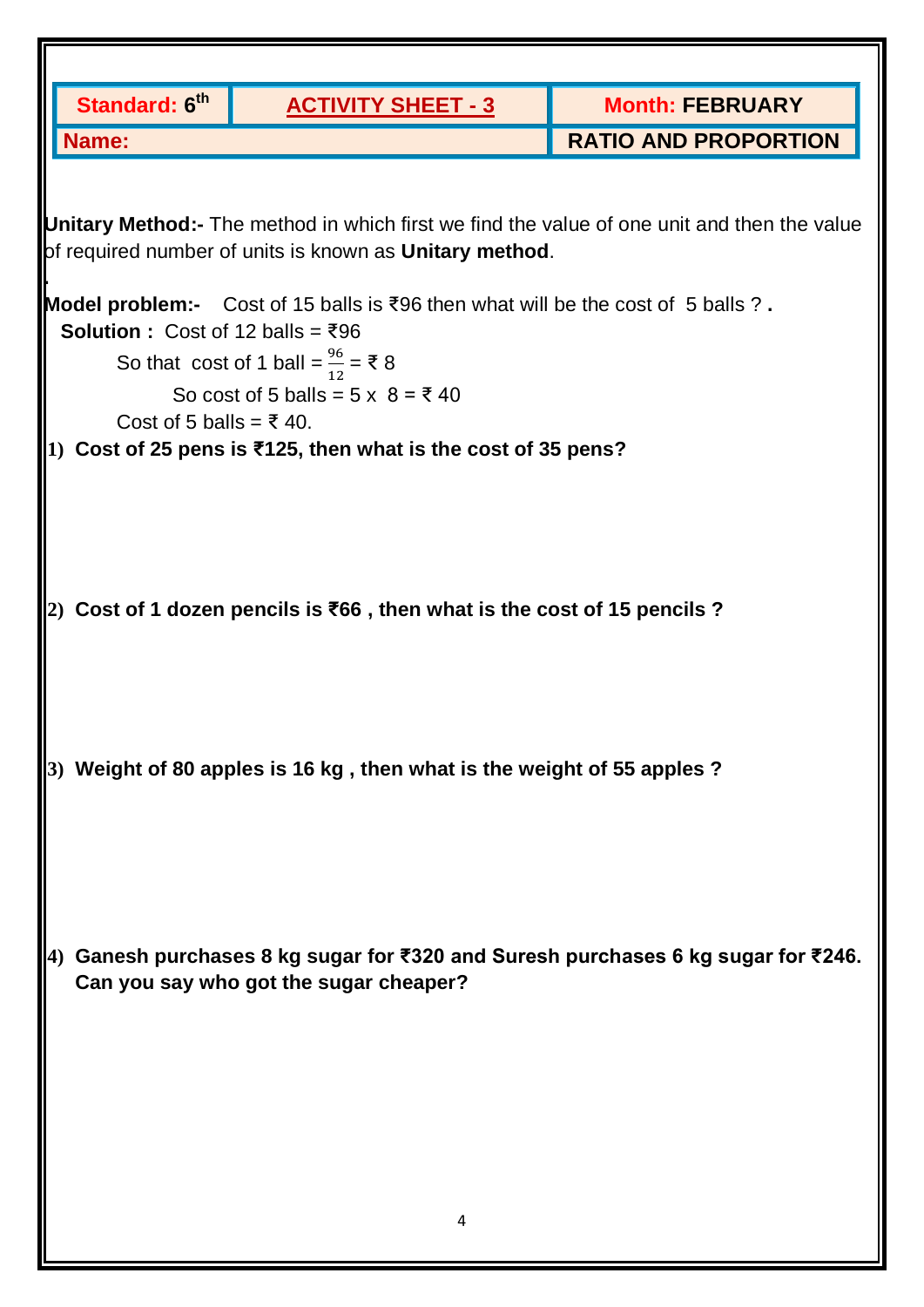| Standard: 6 <sup>th</sup> | <b>ACTIVITY SHEET - 4</b> | <b>Month: FEBRUARY</b> |
|---------------------------|---------------------------|------------------------|
| Name:                     |                           | <b>SYMMETRY</b>        |

Symmetry is quite a common term used in day to day life.

**Example:** Architectural marvels, Art, Costume design, Technology, Description of Geometry, Rangoli etc.

**Line of symmetry:** suppose we could fold a picture in half such that the left and right halves match exactly then the picture is said to have line symmetry or axis of symmetry.

• Some shapes have 1, 2 or more lines of symmetry or no lines of symmetry.



Ⅰ) **Separate the following shapes into symmetrical and non-symmetrical**



**shapes :**

| <b>Symmetrical shapes</b> | <b>Non Symmetrical shapes</b> |
|---------------------------|-------------------------------|
|                           |                               |
|                           |                               |
|                           |                               |
|                           |                               |
|                           |                               |
|                           |                               |
|                           |                               |
|                           |                               |

**Note :Do the Ink-blot Devils activity to the children.**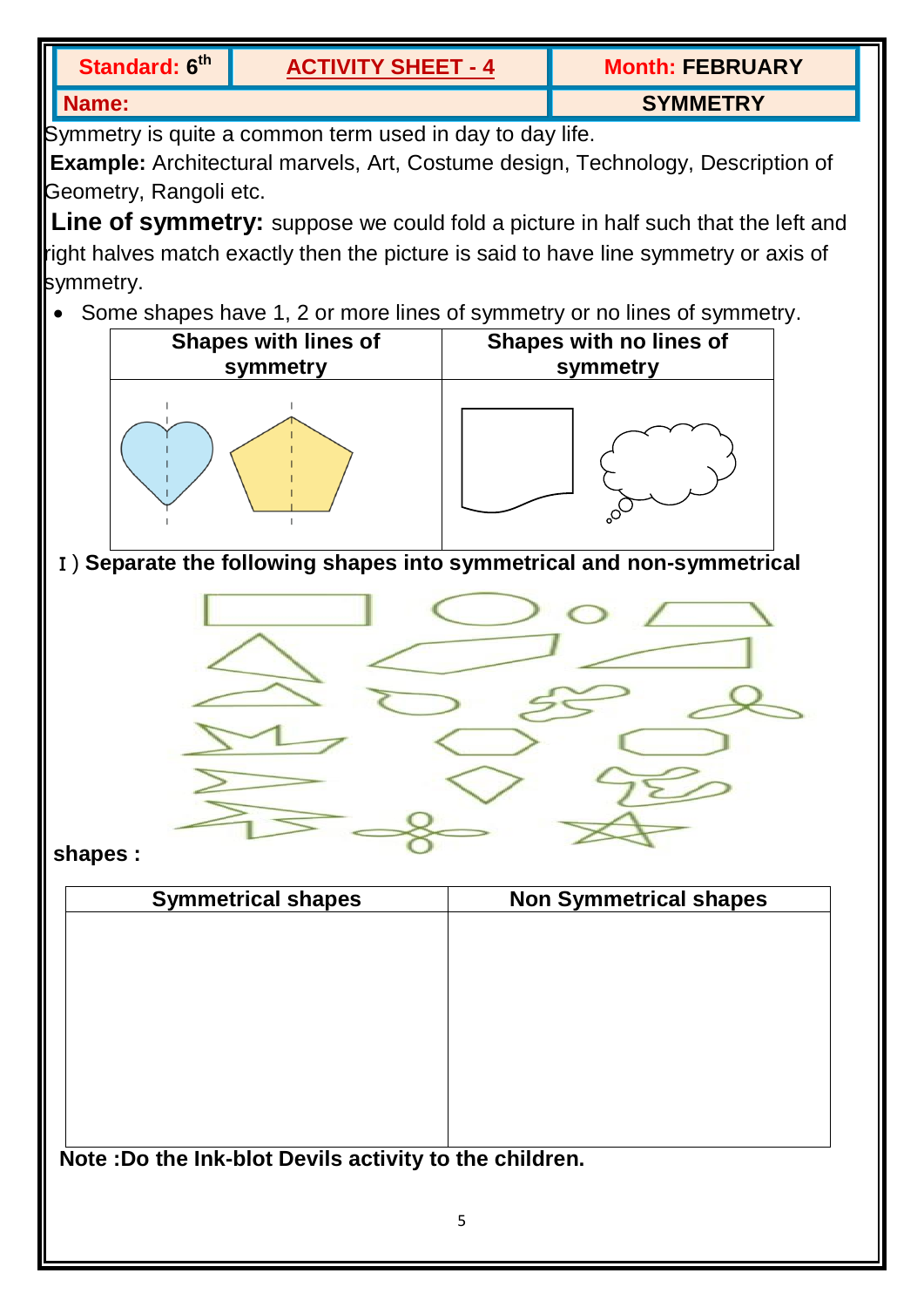| Standard: 6th                                          |  | <b>ACTIVITY SHEET - 5</b> |  |                 | <b>Month: FEBRUARY</b> |  |
|--------------------------------------------------------|--|---------------------------|--|-----------------|------------------------|--|
| Name:                                                  |  |                           |  | <b>SYMMETRY</b> |                        |  |
| I: Draw the line of symmetry for the following shapes: |  |                           |  |                 |                        |  |
|                                                        |  |                           |  |                 |                        |  |
|                                                        |  |                           |  |                 |                        |  |
|                                                        |  |                           |  |                 |                        |  |
| Il Complete the following figures:                     |  |                           |  |                 |                        |  |
|                                                        |  |                           |  |                 |                        |  |
|                                                        |  |                           |  |                 |                        |  |
| $\boldsymbol{6}$                                       |  |                           |  |                 |                        |  |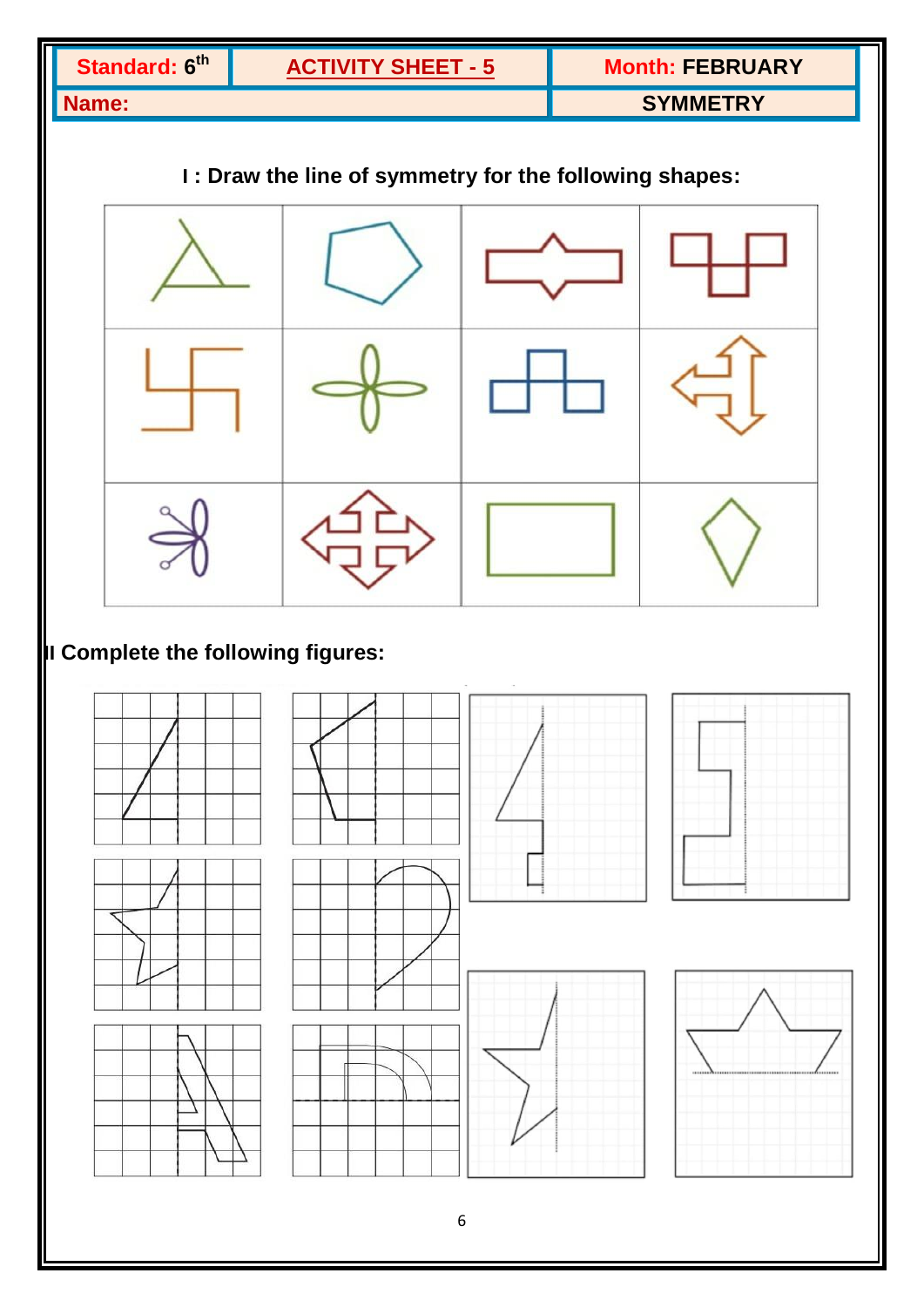